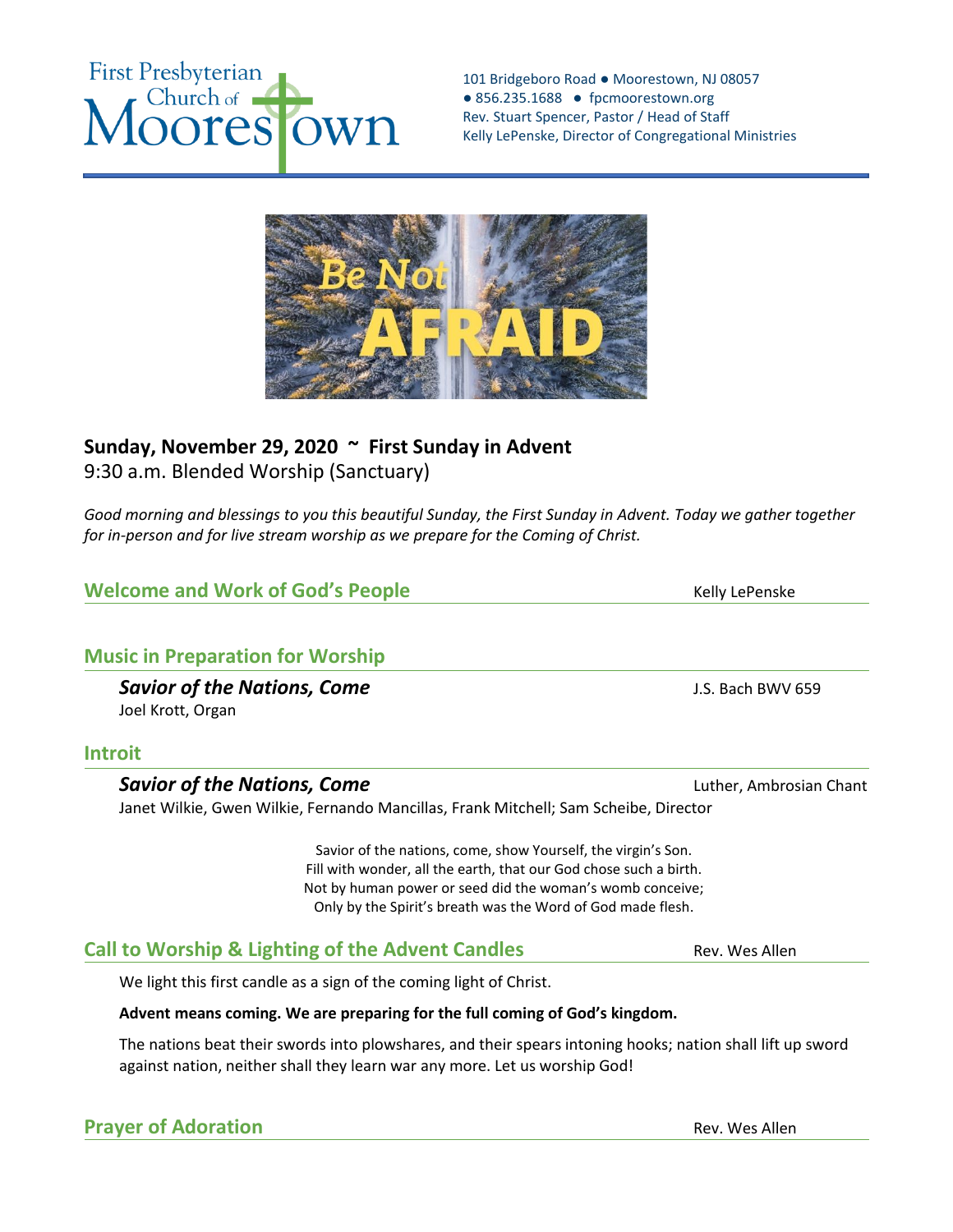**Lord God, our heavenly Father, our lives are full of sin. We forget you and we ignore our neighbor's needs. We seldom love you above all else. We know that we need a Savior. Help us to be ready for Jesus in our own hearts and minds. Oh come, oh come to us, Jesus, Savior of the world. Cast out our sin and enter in; be born in us today. Amen.** 

*Silence for personal prayer of confession.* 

**Reflection** Janet Wilkie, soloist

Come, thou long-expected Jesus, born to set thy people free; From our fears and sins release us; let us find our rest in thee. Israel's strength and consolation, hope of all the earth thou art; Dear Desire of every nation, Joy of every longing heart.

*Time for personal prayers of confession before God*

#### **Assurance of Forgiveness** Manual Community Community Religible Penske

"Comfort, comfort my people," says your God. Your sins and mine are forgiven. The penalty is paid in full by Jesus.

#### **Thanks be to God! Amen.**

| <b>Prayer of Intercession and the Lord's Prayer ('debts')</b> | Kelly LePenske |  |
|---------------------------------------------------------------|----------------|--|
|                                                               |                |  |
| Way of the Week #24                                           | Kelly LePenske |  |

- **24. TELL YOUR STORY.** God has done and is doing something unique in your life.Has God answered a prayer, provided help, or blessed you? Share it. Ask God for opportunities to share your faith in Christ by words and deeds.
- *"No, go back to your family, and tell them everything God has done for you." So he went all through the town proclaiming the great things Jesus had done for him. (Luke 8: 39)*
- *Has the Lord redeemed you? Then speak out! Tell others he has redeemed you from your enemies. (Psalm 107: 2)*
- *But you will receive power when the Holy Spirit comes upon you. And you will be my witnesses, telling people about me everywhere – in Jerusalem, throughout Judea, in Samaria, and to the ends of the earth. (Acts 1: 8)*

**Ideas for Action:** At the start of each morning this week, think about one thing you're grateful to God for from the previous 24 hours. Got it? Now share it with someone else in the course of today.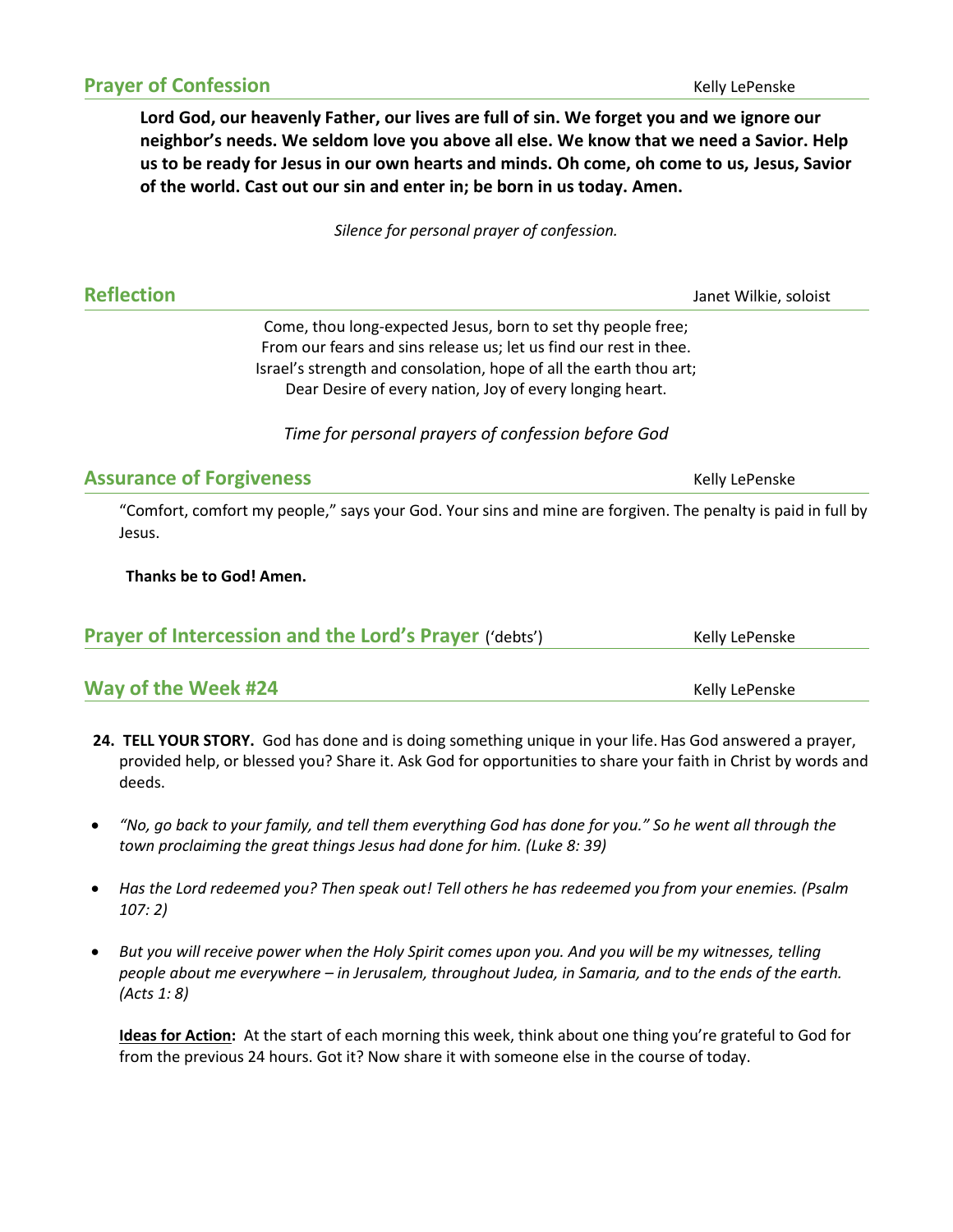THANK YOU to all who are faithfully giving by mail or electronically throug[h our website.](https://fpcmoorestown.churchcenter.com/giving) Your generosity allows FPC Moorestown to support its staff and responsibilities during this pandemic. Please consider how God is calling you to bring hope and love to others through prayer, service and financial giving. Give directly from your phone by using the [Church Center App!](https://fpcmoorestown.churchcenter.com/registrations/events/461665) Questions? Contact the church office at 856.235.1688.

## **Offertory Music**

#### **The Angelic Greeting Brahms Op. 22 No. 1**

Janet Wilkie, Gwen Wilkie, Fernando Mancillas, Frank Mitchell

We hail thee, O Mary, thou highly favored: so sang all the angels to Mary the virgin, As she was praying with heart afire. O Mary, O Mary, a Son shalt thou seen be bearing! So heaven and earth this desire are sharing That thou shouldst be mother of Christ the Lord. O angel, how can such things come upon me? As yet no man has even known me, In all this world, in all this broad wide world. A dew comes down the meadows to cover, so shall the Holy Ghost o'er Thee hover, So shall the Savior, the Savior of man be born. Then Mary, who heard this with joyful spirit, Did say: "I am surely the Lord's handmaiden, According to thy word be it unto me." The angel now fell upon his knee, with joy they all sang to Mary, to Mary, They all sang to Mary, to Mary a glorious song!

**Sermon** Rev. Wes Allen

## *"The Fear of Wisdom and the Wisdom of Fear"*

Scripture: Text: [Proverbs 1: 1-7 \(NLT\)](https://www.biblegateway.com/passage/?search=Proverbs+1%3A+1-7&version=NLT) Sermon Series: "Be Not Afraid"

> "These are the proverbs of Solomon, David's son, king of Israel. Their purpose is to teach people wisdom and discipline, to help them understand the insights of the wise. Their purpose is to teach people to live disciplined and successful lives, to help them do what is right, just, and fair. These proverbs will give insight to the simple, knowledge and discernment to the young. Let the wise listen to these proverbs and become even wiser. Let those with understanding receive guidance by exploring the meaning in these proverbs and parables, the words of the wise and their riddles. Fear of the LORD is the foundation of true knowledge, but fools despise wisdom and discipline." – Proverbs 1: 1-7 (NLT)

## **The Lord's Supper** Rev. Wes Allen

The Invitation to the Table The Words of Institution The Prayer of Consecration The Prayer of Thanksgiving

## **Music in Preparation for Service**

**Savior of the Nations, Come Come Come** Kaufmann Joel Krott, Organ